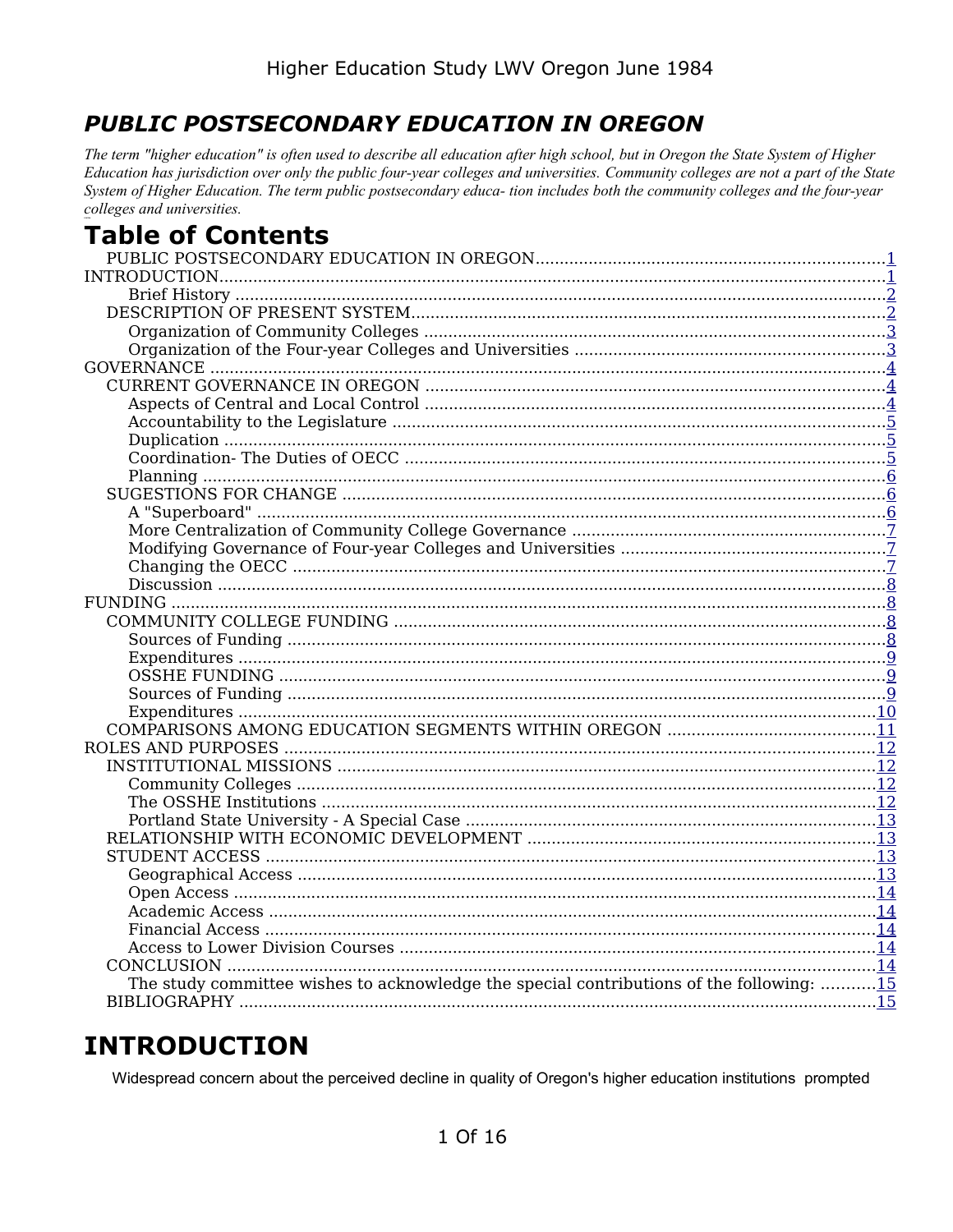the League of Women Voters of Oregon to adopt in 1983 a study of public postsecondary education in Oregon. Although some 25 independent institutions certainly contribute to higher education in the state, the scope of this study is limited to public colleges, universities, and community colleges. This report will focus on the following subjects:

- 1) Governance-the current system and alternatives;
- 2) Funding-major revenue sources and expenditures for community colleges and for four-year colleges and universities;
- 3) Roles-the specific missions and philosophical purposes of the educational components as well as of higher education as a whole, the interrelationship of roles with governance and funding.

#### <span id="page-1-1"></span>*Brief History*

In 1868, the Oregon State Agricultural College in Corvallis was designated the state's land grant college by the Legislature. In 1872, classes began in the newly built University of Oregon in Eugene. From these beginnings the system of higher education in Oregon developed. In 1887, the University of Oregon Medical School began operation in northwest Portland. Normal schools were established in Monmouth and Ashland in 1882 and in LaGrande in 1929. The Legislature authorized the granting of four-year degrees at Portland State College in 1955 and at Oregon Technical Institute in 1959, bringing to eight the number of public postsecondary institutions in Oregon.

During the next two decades, most of the institutions underwent name changes, but most important in this zo-year period were changes precipitated by the rapid population growth in the state. Beginning in 1961, community colleges were established, and existing schools and programs were expanded to meet steadily increasing enrollments. Although today, in 1984, enrollments are no longer increasing, evidence of the earlier expansion still exists. Oregon now has 23 public postsecondary institutions on 21 campuses serving over 177,000 individual students.



## <span id="page-1-0"></span>*DESCRIPTION OF PRESENT SYSTEM*

The above chart gives a general overview of the lines of authority in the present public postsecondary educational structure in Oregon. Broken lines signify coordination.

The GOVERNOR appoints members to boards and commissions relating to education (described below) and, through the Executive Department, compiles and recommends a budget to the Legislature for approval. Throughout the biennium the Executive Department allocates money and regularly reviews spending patterns.

The LEGISLATURE has several committees that deal with education: 1) Ways and Means reviews budgets of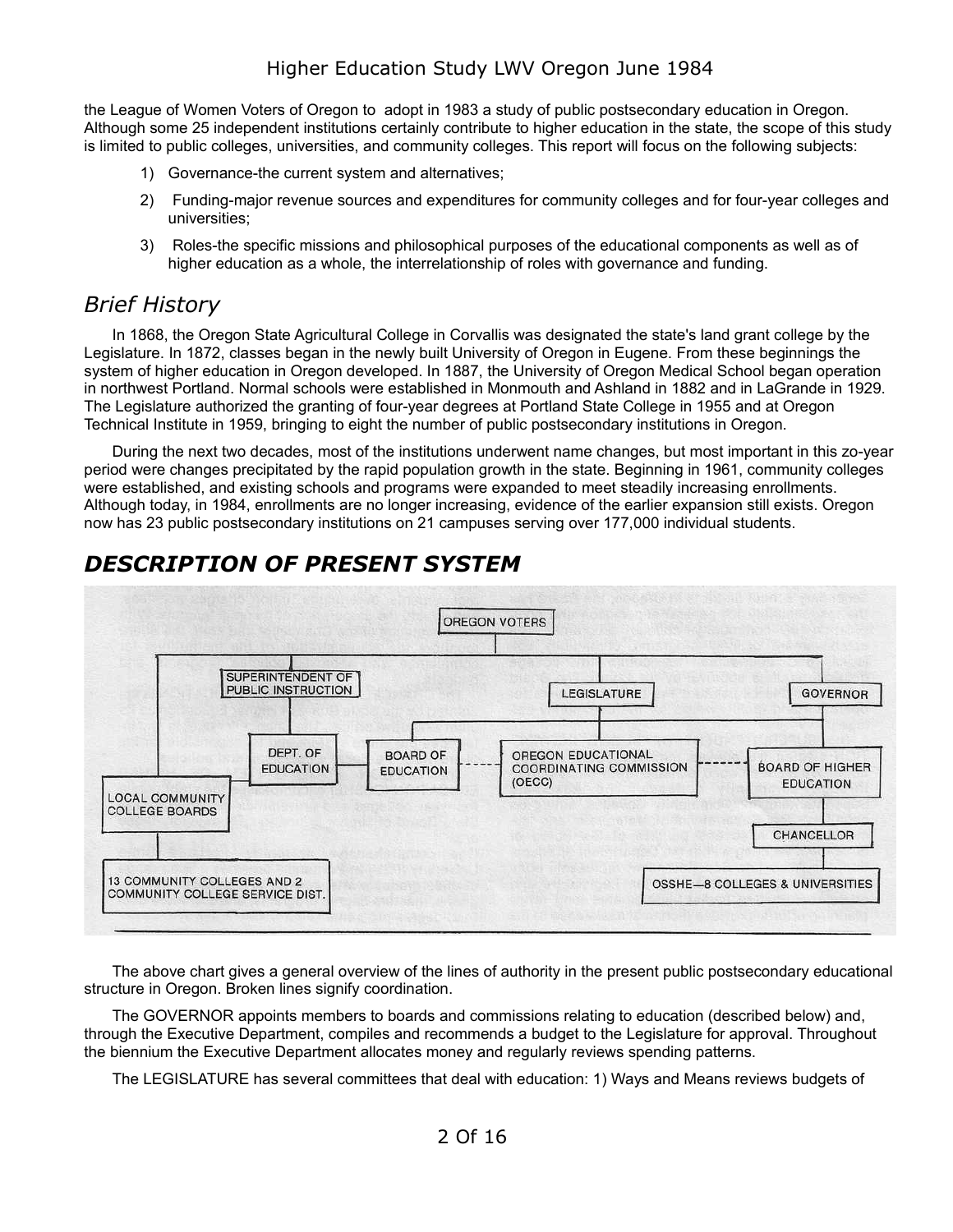agencies, boards, and commissions; 2) Revenue determines the tax structure and distribution formulas; and 3) Education committees handle bills dealing with substantive or policy issues, e.g. tenure, affirmative action, athletics. The Senate has confirmation power over the Governor's appointments.

The OREGON EDUCATIONAL COORDINATING COMMISSION (OECC), established by the 1975 Legislature, is a seven-member lay commission appointed by the governor for four-year terms. The Commission has broad responsibility for planning, coordinating, and evaluating educational program from kindergarten through postgraduate levels. Commission duties are to assess the budgetary priorities of the education governing boards and advise the Governor and the Legislature of these assessments, review all proposed new public and private postsecondary programs and locations, develop a standardized statewide data system, develop a comprehensive plan for education, and administer assigned state and federal programs. The Commission employs an executive director and a staff of eight professional and three clerical workers.

## <span id="page-2-1"></span>*Organization of Community Colleges*

The STATE BOARD OF EDUCATION consists of seven lay members appointed by the Governor for four-year terms. In addition to establishing and administering policies for the 309 public elementary and secondary school districts in Oregon, the Board has the responsibility for general supervision and coordination of community college programs. The establishment of new programs, community colleges, and boundaries for community college districts requires approval by the Board. The Board submits to the Legislature the budget requests for operation and facility needs for the community colleges.

The SUPERINTENDENT OF PUBLIC INSTRUCTION, elected to a four-year term, is the state's educational leader for public schools from kindergarten through community colleges. The Associate Superintendent for Community Colleges, acting on behalf of the Superintendent, interprets and administers the rules and polices of the Board of Education. Working within the Department of Education, the Associate Superintendent represents community college interests with the Legislature and other coordinating bodies, coordinates long range planning efforts, provides technical assistance to the individual schools, and gathers enrollment, program, and financial data.

COMMUNITY COLLEGE BOARDS are elected in each of the 15 districts. They are the policy determining authority for the community colleges and service districts. Local boards are responsible for deciding on programs and personnel, controlling property, setting tuition levels, and adopting budgets.

The 13 COMMUNITY COLLEGES and 2 COMMUNITY COLLEGE SERVICE DISTRICTS vary course offerings according to the needs and desires of their respective districts. Curriculum may Include; 1) vocational-technical training which can lead to a two year associate degree; 2) developmental programs designed to upgrade basic skills, such as high school equivalency, English as a second language, and adult self-improvement courses; 3) lower division courses which can prepare students for transfer to four-year colleges; and 4) hobby and recreation classes. Community college districts encompass approximately 85 percent of the state's population. The 13 Community Colleges are located in or near the following cities:

Albany, Astoria, Bend, Coos Bay, Eugene, Grants Pass, Gresham, Ontario, Oregon City, Pendleton, Portland, Roseburg, and Salem. The two COMMUNITY COLLEGE SERVICE DISTRICTS are located in Bay City (Tillamook Co.) and The Dalles (Wasco Co.), and differ from the 13 community college districts in that service districts cannot own property and must contract for educational services.

COMMUNITY COLLEGE PRESIDENTS of the 13 colleges and 2 service districts are employed by the locally elected community college boards to administer the policies and programs of those boards.

### <span id="page-2-0"></span>*Organization of the Four-year Colleges and Universities*

The STATE BOARD OF HIGHER EDUCATION consists of eleven lay members, nine appointed to four-year terms and two student members appointed for two-year terms. The Board determines system-wide policy, establishes institutional guidelines, approves curricular program additions and deletions, and oversees the management of real property and investments. The Board sets admission and graduation requirements, determines tuition charges and fees, and directs the preparation of biennial budgets. With the assistance of the Chancellor and staff, the Board monitors the administration of the institutions for compliance with approved policies, programs, and budgets.

The CHANCELLOR OF HIGHER EDUCATION is appointed by the State Board of Higher Education as its chief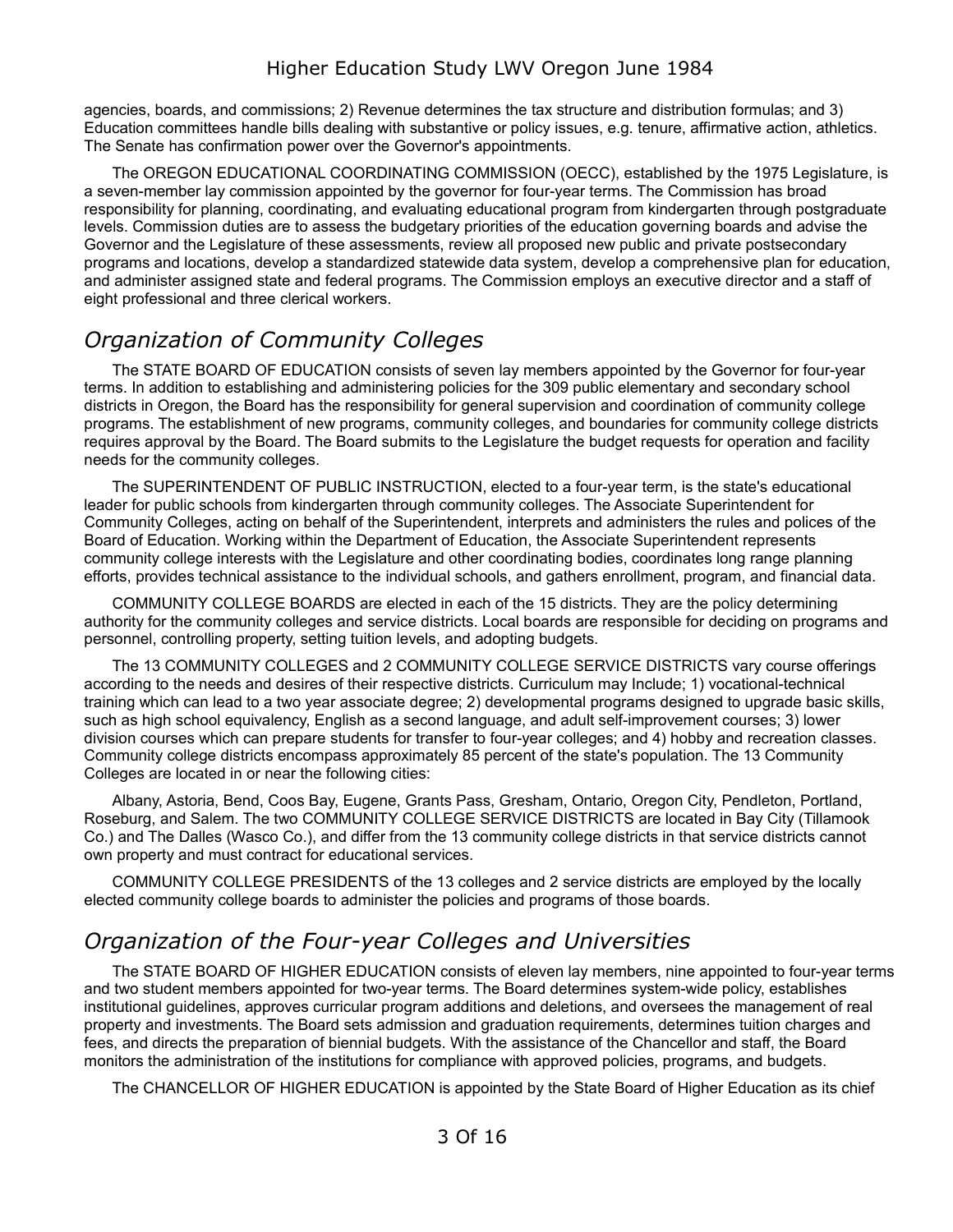executive officer. The Chancellor directs and integrates the entire system and is responsible for implementing the Board's decisions and policies.

The OREGON STATE SYSTEM OF HIGHER EDUCATION (OSSHE) encompasses the eight public four-year colleges and universities governed by the State Board of Higher Education. By category these are:

One **comprehensive** university-Portland State University (PSU) in Portland-provides a wide range of undergraduate arts, science and professional programs, masters degree programs, and 3 or more doctoral degree programs.

Two **comprehensive research** universities-Oregon State University (OSU) in Corvallis and the University of Oregon (UO) in Eugene-provide comprehensive university programs with a significant commitment to basic and applied research. In addition to a wide range of baccalaureate and masters degree programs, each university offers 50 or more doctoral degree programs.

Three **regional, multi-purpose** colleges-Eastern Oregon State College (EOSC) in LaGrande, Southern Oregon State College (SOSC) in Ashland, and Western Oregon State College (WOSC) in Monmouth-provide access and diversity of opportunity in liberal arts and sciences at the associate, baccalaureate, and master's degree levels.

One **polytechnic** college-Oregon Institute of Technology (OIT) in Klamath Falls-offers undergraduate instruction in applied engineering, applied sciences and liberal arts, and awards associate degrees and baccalaureate degrees.

One **academic health** center-Oregon Health Sciences University (OHSU) in Portland-offers a wide variety of public health services along with educational programs at the predoctoral, postdoctoral, and professional levels in biomedical sciences, dentistry, medicine, nursing, and other health-related disciplines. OHSU also conducts vital biomedical research.

PRESIDENTS OF OSSHE INSTITUTIONS are appointed by the State Board of Higher Education, and they meet monthly as members of the chancellor's executive staff. The Presidents have responsibility for administering the policies and programs set by the Board at their respective institutions, and they submit new programs and budgets to the board for approval.

# <span id="page-3-2"></span>**GOVERNANCE**

Governance is defined by Webster as "control or rule." In this particular context it means the organizational structure, the lines of authority-colloquially, "who's in charge." In the United States there are many systems of governance of public postsecondary education and none is directly parallel to Oregon's. For example, the higher education structure in the state of Washington is highly decentralized, each of its six institutions having its own governing board; yet its community colleges have a centralized statewide board. At the other end of the spectrum is the state of Idaho, where a single board has governing authority over all public education from kindergarten through graduate school. The Oregon system attempts to reach a balance between local control and centralized authority.

## <span id="page-3-1"></span>*CURRENT GOVERNANCE IN OREGON*

#### <span id="page-3-0"></span>*Aspects of Central and Local Control*

While there are some aspects of centralization in the governance of community colleges, the local control aspect is most evident. The Board of Education does set some basic guidelines, prioritizes the re

quests for funds from the community colleges, and takes these requests to the Legislature. An office in the Department of Education oversees the coordination of community college programs. Nevertheless, the local boards are the primary authority for community colleges. This allows them the flexibility to respond quickly to local needs.

Within OSSHE there are important aspects of both central and local control. The presidents have substantial autonomy within their institutions. They make decisions concerning specific funding allocations and changes in curriculum and faculty. However, they must present to the Board of Higher Education all budgets and new programs. The individual institutions are subject to the system-wide policy determinations and guidelines of the Board of Higher Education and the administrative decisions of the Chancellor. The Board and the Chancellor also lobby the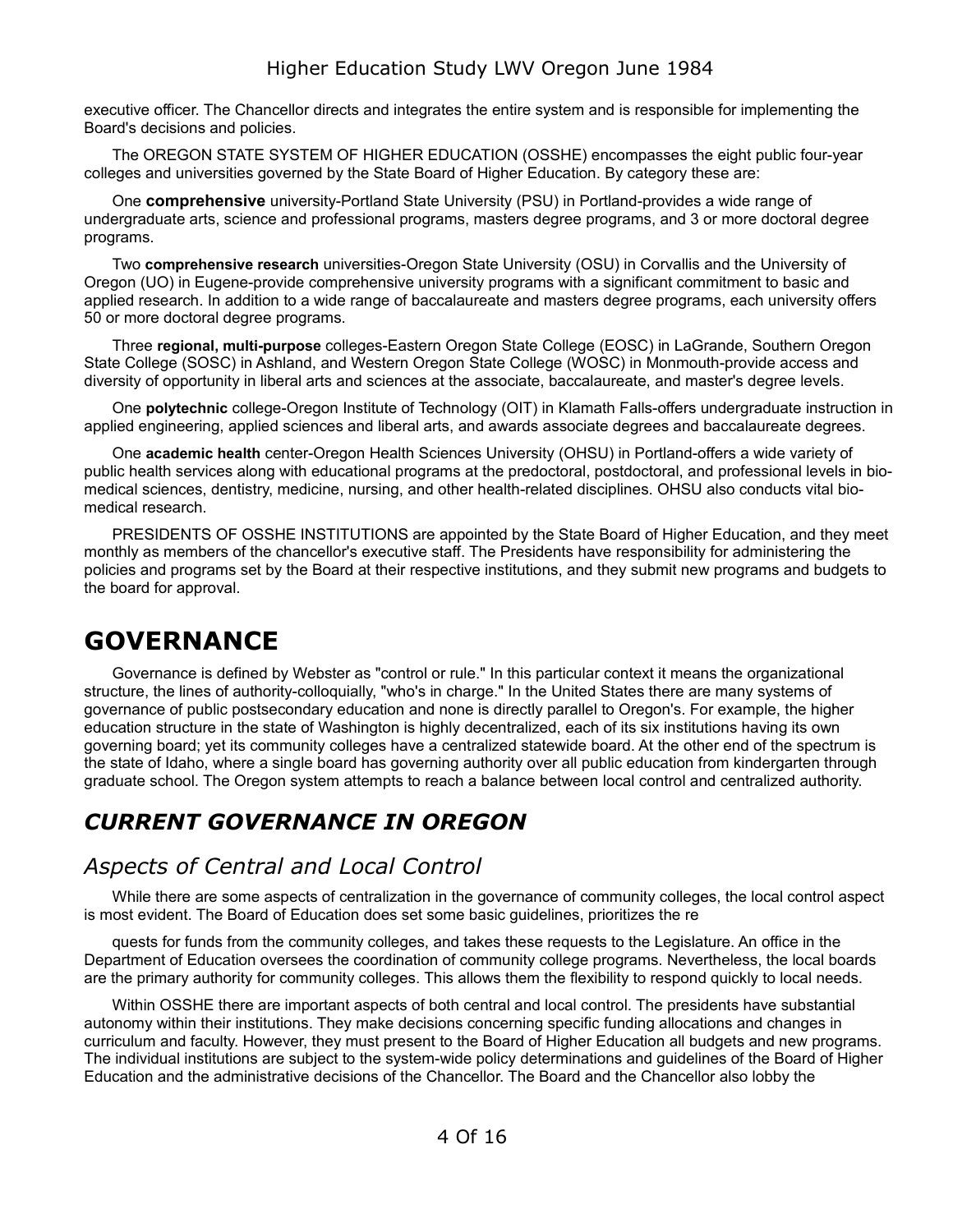Legislature on behalf of the institutions.

This greater centralized authority vested in the Board of Higher Education is only as effective as the people appointed to serve on it. As with most citizen boards, Board of Higher Education members often must rely on staff information and recommendations. Thus depending on their perceptiveness and resourcefulness, members can passively accept the status quo or they can influence significant decision making. The working relationship between the Chancellor and the Board of Higher Education is also significant, for it can affect the system as a whole as well as the individual institutions.

#### <span id="page-4-2"></span>*Accountability to the Legislature*

Since their beginning in 1961, the community colleges have maintained a fairly good relationship with the Legislature. The fact that a majority of their funding comes from local property taxes and tuition limits the legislative control over community college budgets. Community colleges presently prefer this method of financing because it allows more flexibility and responsiveness to local needs.

In contrast, the public four-year colleges and universities, primarily funded by the state, have not always enjoyed a congenial relationship with the Legislature. Educators distrust legislative interference with academic freedom, while some legislators are dissatisfied with the lack of financial accountability of higher education. The Legislature is able to control the actions and polices of most state funded agencies and departments by passing laws which limit authority and by appropriating or not appropriating money. OSSHE has eluded much of this influence by not submitting a lineitem budget as do other agencies. Instead, OSSHE submits a report on how the last biennium's state appropriation was spent and adds a certain amount for new programs and inflation in its request for the new biennium. With over 9000 cost centers-virtually every department in each institution has its own budget-the complete OSSHE budget would be formidable to evaluate.

Some legislators feel that in as much as the umbrella Department of Human Resources (DHR) submits a complete budget each biennium, so should OSSHE. But comparing the two departments is difficult because most of the services provided by DHR are controlled by strict federal and state standards and criteria. No such standards exist on a state or national level for higher education.

The Chancellor's Office is preparing a budget model called the Basic Allocation System (BAS) which it claims will allow an easier analysis of the OSSHE budget. BAS compares the funding of individual departments in Oregon institutions with those across the nation, as well as within the system. This basis of comparison and allocation is still controversial. The State Board of Higher Education has not yet fully approved BAS, but is expected to do so.

### <span id="page-4-1"></span>*Duplication*

During the recent years of budget cuts, Oregon's post-secondary institutions attempted to eliminate excess duplication in course offerings. But some duplication is inevitable and can be justified. Every college and university offers basic courses in order to be accredited. Some lower division courses are taught by both community colleges and the four-year schools in order to facilitate transfer of community college students to four-year colleges or universities. Similar courses taught in different departments within an institution generally are discipline-specific courses offered on demand and funded according to enrollment. Similar graduate degrees are offered by both of Oregon's research universities, but each school specializes in a different area. In comparison with states of similar size and population, Oregon has little duplication in its graduate programs.

In order to save money, some legislators have suggested eliminating certain institutions. They point to schools which, in their opinion, have poor locations, offer programs duplicated elsewhere, or are under enrolled. These proponents prefer the closure of an institution in order to infuse the remaining schools with money and students. They argue further that the location of several schools resulted largely from accident and political connections. Opponents say that it is unrealistic to rewrite history by ignoring the specific roles of each institution. There are conflicting estimates as to whether such closures would or would not substantially cut administrative and maintenance costs.

### <span id="page-4-0"></span>*Coordination- The Duties of OECC*

The Oregon Educational Coordinating Commission (OECC) was created to provide the legislative and executive branches of state government with an independent commission to evaluate the fiscal and program requests from all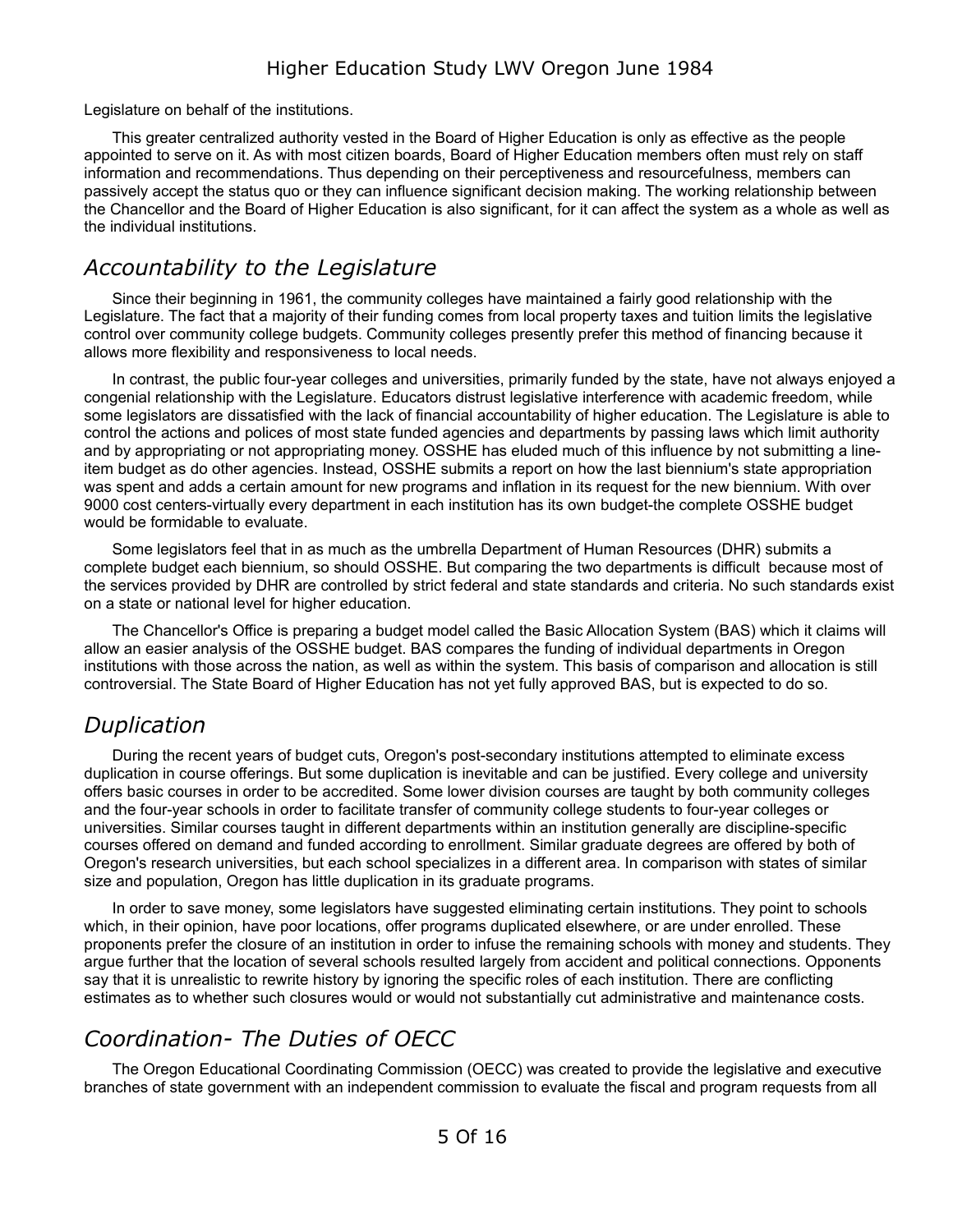levels of education. The OECC is not a governing body dealing with day-to-day administrative details, but rather is free to concentrate on making good public policy for education.

However, the OECC has not been entirely successful. Some of its responsibilities were once those of the two state education governing boards and of the individual institutions themselves; so it is not surprising that many of the latter resent the "intrusion" of the OECC or feel that it is an unnecessary bureaucratic layer. Bills to abolish the Commission have been introduced in the Legislature, but they have never come to a floor vote. Actually, the Legislature has acted only to expand the Commission's duties.

The 1975 statute creating the OECC outlined planning as one of its primary duties, and in 1979-80, the Commission made a major planning effort. However, between 1980 and 1983, the Legislature cut the OECC staff and asked for more immediate advice on how to cope with the state budget crisis. In 1983, the Legislature decided once again that long range planning was important, and it appropriated money for the OECC to implement this function.

#### <span id="page-5-2"></span>*Planning*

Some observers feel that the present weak economy calls for the flexibility of short term priority setting. Others are concerned about the lack of long range central planning for all public education in Oregon. Until recently there had only been a few abortive attempts to formulate statewide comprehensive goals for education. Most planning efforts have been limited to a particular education segment. The community colleges, through the Department of Education, have been undergoing a long range planning process since 1977, for state-level as well as local planning purposes. In 1983, the new Chancellor initiated the preparation of A *Strategic Plan for OSSHE,* 1983-87, but by design, it was limited in scope. The Superintendent of Public Instruction responded to the surge of interest in "excellence in education" by directing eight task forces to examine the state's public schools.

As stated above, the OECC was given legislative appropriations and direction in 1983 to develop goals and objectives for all Oregon education from kindergarten through graduate studies. Task forces have been appointed and public hearings are currently being held on their recommendations. The completed plan will be presented to the 1985 Legislature. While it is possible that little will come of this exercise, it is also quite possible that coordination of educational effort will result. The OECC has the power to submit specific plans to the Legislature for resolving disputes between education segments, but this authority has not yet been tested.

### <span id="page-5-1"></span>*SUGESTIONS FOR CHANGE*

Real and perceived problems with higher education in the areas of duplication, financial accountability, management, coordination, and planning have prompted the Legislature and others to propose various changes in the system of governance. Following are summaries of the most frequently mentioned proposals with arguments for and against each.

#### <span id="page-5-0"></span>*A "Superboard"*

Almost every legislative session since 1957 has seen bills drafted to establish a single board or superboard of education. The intent has been to streamline the governing system through a single, centralized authority responsible for determining education policy for all levels from kindergarten through post -graduate. In one proposal the separate existing Boards of Education and Higher Education would report to the superboard. Another version would have the members of the superboard meet on a rotating basis in sub-committees-one for four-year colleges and universities, one for kindergarten through grade 12 (K-12) and possibly a third one for community colleges. Individual institutions would report directly to a sub-committee which would relate to the full superboard.

Supporters claim a superboard could determine educational policy for all levels on the basis of statewide priorities and eliminate excess duplication, thus making better use of resources. Some legislators feel it would be easier for them to deal with only one budget and one board. They point to the single Human Resources budget as an example.

Opponents feel a single board would be another level of bureaucracy which would limit the flexibility of the system and increase the distance between the board members and the individual institutions. They suggest that the heavy time commitment required and the complexity of the issues involved might be too great for a lay board. Opponents fear that it would be extremely difficult and complicated to formulate a unified budget because the three education segments are funded from different sources. Also there is concern about how a superboard would affect the present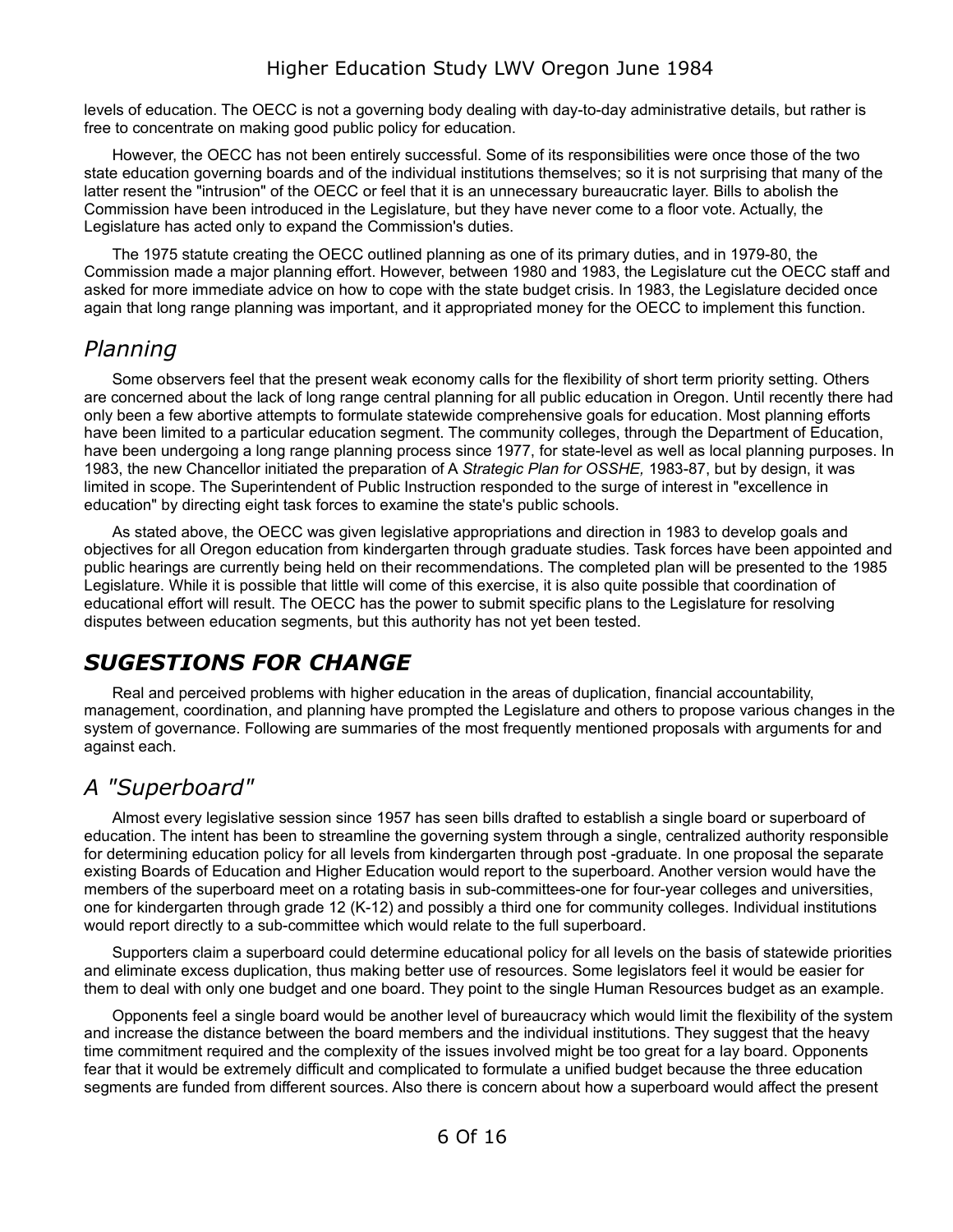balance of power.

### <span id="page-6-2"></span>*More Centralization of Community College Governance*

There have been several proposals for a separate board for the governance of community colleges, with or without a superboard. Supporters feel that community colleges deserve their own board to have a strong advocate. A separate board could mean better coordination among community colleges and with the four-year schools on curriculum matters, better statewide response to changing needs of economic development, and improved centralized purchasing power. Opponents support the present system which allows flexibility and responsiveness to the local needs in areas of curriculum and spending. They contend that a separate board could increase costs of tasks that are currently handled efficiently under the Board of Education.

Another proposal would shift the governance of community colleges to the Board of Higher Education. This move could encourage more cooperation with the higher education system and the coordination of lower division transfer classes. Opponents feel the community colleges would lose their autonomy and voice. They think it would be more difficult to coordinate the vocational training programs taught in both community colleges and secondary schools. Also they feel the different sources of funding for community colleges could further confuse an already complex OSSHE budget.

A third proposal would create a state level executive for community colleges parallel to the Chancellor and the Superintendent, but with continued association with the Board of Education. Supporters feel this compromise would accomplish centralization benefits and create an advocate without the cost of a separate board. Opponents contend an appointed Superintendent of Community Colleges equal to an elected Superintendent of Public Instruction (K-12) might cause too much tension in the Department of Education.

### <span id="page-6-1"></span>*Modifying Governance of Four-year Colleges and Universities*

Some educators have suggested that there be two separate boards for colleges and universities. Because colleges play a different role than universities, they often fail to attract as much attention as they deserve or to secure an appropriate ratio of funding. Proponents feel a separate board for colleges would correct this imbalance. Opponents contend that states which do have separate boards for colleges and universities (California, Texas, and Illinois) experience legislative lobbying fights and political competition far worse than that which occurs in our present system. They feel duplication and lack of coordination would more likely occur in such a system.

Others have proposed that universities have branch campuses, allowing shifts of programs and instructors. They feel that this arrangement would introduce more flexibility into the university system, enabling it to respond better to the educational demands of a changing economy, such as the current plea for an expanded engineering program in the Portland area. Supporters point to the successful merger of the schools of education at WOSC and OSU as a forerunner of this proposal. SOSC could be a branch of UO and EOSC could be a branch of OSU.

Opponents believe that in practice the branch campus arrangement would not work well. They feel that faculty members want to control their own careers and would object to long distance commuting to teach wherever assigned, particularly without any financial incentive. Also this arrangement might make it difficult for faculty and students to develop satisfactory relationships. Furthermore, opponents say this proposal ignores the lessons of Oregon history. In 1932, the five existing institutions were combined into one institution with five campuses under one Chancellor. Less than a year later, however, the Board of Higher Education restored the office of president at each individual institution because it felt proper management could not take place without them. Opponents of a single university with branch campuses feel this principle still holds true.

### <span id="page-6-0"></span>*Changing the OECC*

Proposals regarding the OECC have also been suggested. One proposal would abolish the OECC and would return education coordination to the voluntary cooperative status that existed prior to 1975.

Another more frequently mentioned proposal would strengthen the OECC by giving it more authority to enforce its recommendations within the context of a statewide education plan. Proponents argue that a stronger OECC could disapprove new programs not consistent with statewide goals and objectives and thus prevent unnecessary duplication among the education segments. A stronger OECC could prepare a consolidated budget covering all the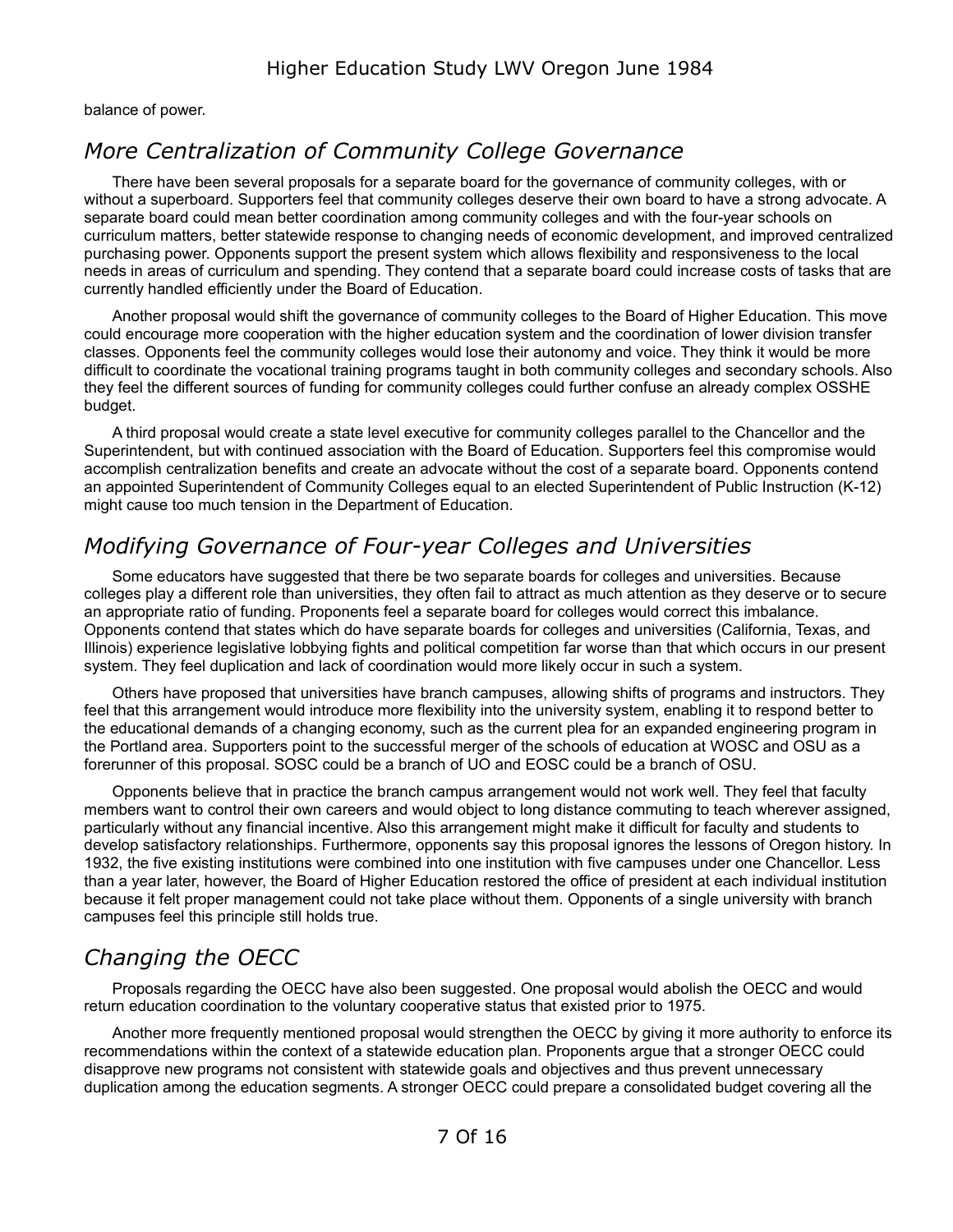state's public educational institutions and better insure that resources be allocated among programs in a coordinated fashion.

Opponents feel that a strengthened OECC would duplicate the responsibilities of the governing boards and would only put more distance between the institutions and the Legislature. With regard to a unified budget, some object to having the requests of each education segment presented to the Legislature by a coordinating agency, which they feel could not sufficiently understand the specific needs of each segment. Also, opponents claim that the additional funding required for any expansion of OECC's powers could be better spent in actual educational programs.

#### <span id="page-7-3"></span>*Discussion*

While many of these alternatives have been discussed in the Legislature, none has been realistically or politically achievable. Many feel that the Oregon system has fewer problems in governance than other states' systems and that modifying the present system would be more appropriate than major restructuring, such as establishment of a superboard. There is some thought that many of the complaints or criticisms about the present system of governance stem not from actual problems with the system but from an inadequate level of funding of the existing institutions.

# <span id="page-7-2"></span>**FUNDING**

Regardless of the method of governance, a quality system of education must have adequate funding. The difficulty lies in the definition of the terms "quality" and "adequate." A review of the current funding situation gives an indication of the adequacy of funding. The sources and distribution of funding for the community colleges differ from the four-year colleges and universities, and therefore, each is presented separately.

# <span id="page-7-1"></span>*COMMUNITY COLLEGE FUNDING*

### <span id="page-7-0"></span>*Sources of Funding*

Community colleges have three main sources of revenue: state general fund appropriations, local property taxes, and student tuition and fees.

• **State Appropriations**-The state support of community college operating costs is determined by the number of full-time equivalent (FTE) students participating in vocational training, adult education, and lower division programs. (Hobby and recreation class costs are not reimbursed by the state.) Each college is entitled to be reimbursed according to a formula set by the Legislature each biennium. Until 1979, this commitment covered from 40 to 47 percent of each college's expenditures, with the Legislature's "target" being 48 percent. Since then, however, the combination of increasing enrollment and diminishing state funds resulted in the state's being unable to meet its share of the costs. By 1982-83, state support of community colleges was down to 32 percent of actual expenditures.

• **Property Taxes**-To date the community colleges have been able to adjust to reduced state funding by cutting their costs and by passing higher property tax levies. In the 12-year period between 1970 and 1982, community college revenues from local taxes and other sources increased from an average of 33.2 percent to 45.7 percent of total income. If a property tax limitation were to be passed, community colleges would be put under tremendous financial pressure.

• **Tuition**-Each local community college board determines student tuition and fees for its institution. In accordance with their open access policy, community colleges have generally held tuition levels to about 20 percent of the cost of instruction by either reducing program levels or increasing their property tax. Currently the average yearly tuition at a community college in Oregon is \$508.

It is somewhat misleading to make national tuition comparisons among two-year colleges because each state's schools are different-ranging from junior colleges to strictly vocational centers. The tuition at the multi-function community colleges in Oregon is about equal to the national average of \$500, although it is about 33 percent higher than the \$382 average of the 13 western states. This regional average, however, is substantially lowered by the inclusion of California, which until now charged no tuition, and of Hawaii, which charges a minimal \$90 a year.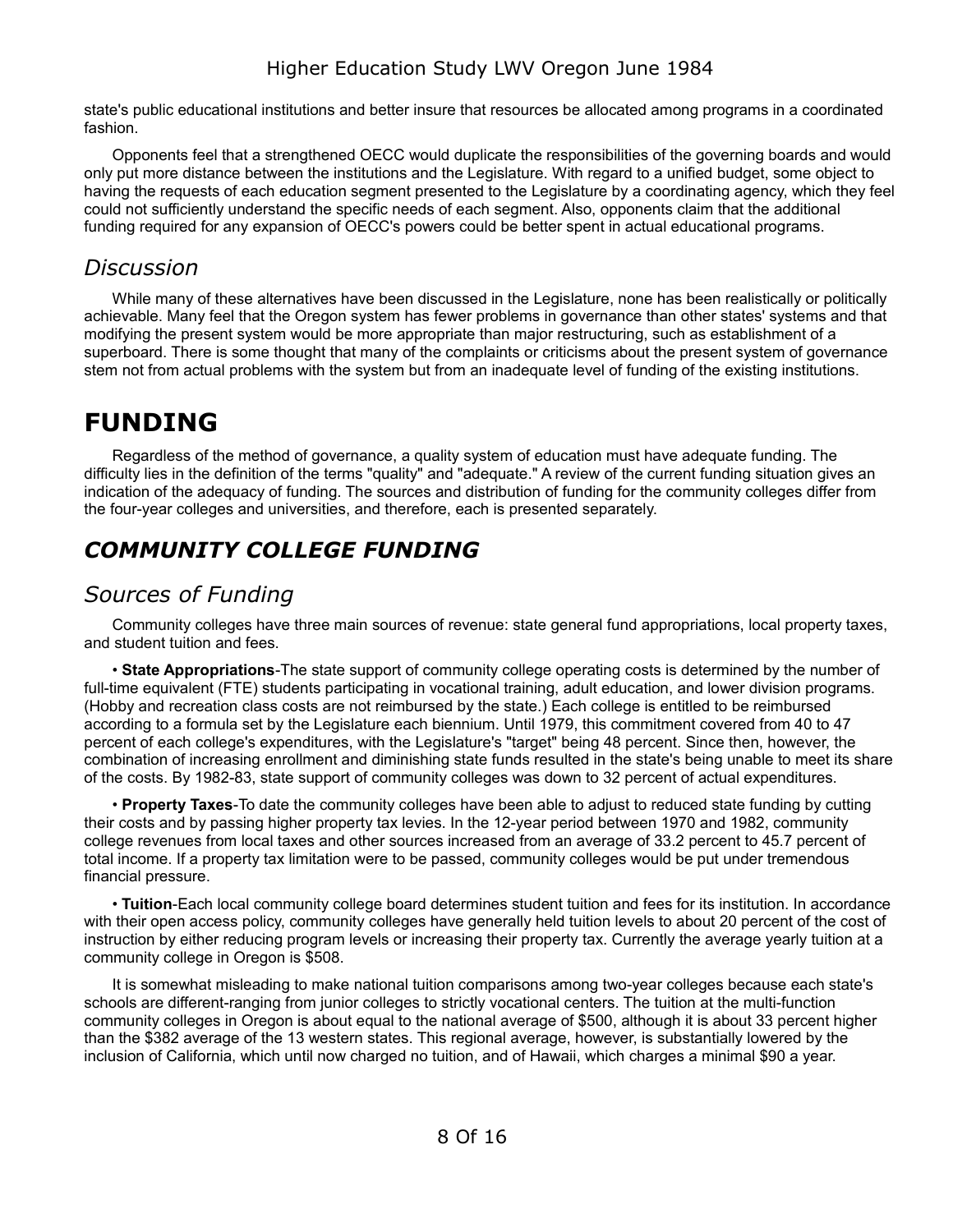#### <span id="page-8-2"></span>*Expenditures*

• **Faculty Salaries**-The average salary for a community college instructor in 1982-83 was \$22,345, which is slightly below the national average of \$23,000. (The limitations which apply to national tuition comparisons also apply to salaries.) Since 1979, local community college boards have had the option of contributing six percent of each employee's salary to PERS (Public Employees Retirement System) in lieu of a raise in salary. Gradually, local boards decided to participate in this program, and now all of them do so. When this and other fringe benefits are added to the straight salary figure, the average total compensation of the community college instructor in Oregon becomes \$29,200, which is above the national average of \$27,000. Community colleges hire substantial numbers of part-time faculty, but there is no statewide information on their numbers or salaries.

• **Capital Construction**-In 1961, the Legislature pledged a 65 percent level of state support for the cost of constructing community college buildings. While tremendous growth in enrollments in the 1960's prevented the complete fulfillment of this pledge, the Legislature did make substantial effort to meet its obligation before or after construction. Now, although facility needs are submitted to the Legislature, no funds have been appropriated since 1981. Some community college construction, primarily remodeling, is occurring, but such projects are funded from local bonds or levies.

### <span id="page-8-1"></span>*OSSHE FUNDING*

An analysis of the income and expenditures of the Oregon State System of Higher Education is difficult because it encompasses so many varied functions and services. Some tables use data for just six institutions (excluding the relatively more expensive operations of OHSU and OIT) and others use the entire department's budget (including student loans, grants, and statewide public services, such as the University Hospital, Cooperative Extension Service, Agricultural Experiment Station, etc.). The following discussion is restricted whenever possible to the basic operational costs of the systems institutions.

#### <span id="page-8-0"></span>*Sources of Funding*

Revenues for the basic operating budget of OSSHE come primarily from the state general fund and student tuition.

• **State Appropriations**-Traditionally, state appropriations have provided 67 to 74 percent of the OSSHE instructional budget, but recent cutbacks reduced the state's share to approximately 62 percent in 1982. While the actual dollar amount of state funds increased 126 percent from 1970 to 1982, the cost of instruction increased 174 percent during that same 12-year period. The portion of the state General Fund allocated to the Department of Higher Education declined from 24.4 percent in 1967-69 to 12.8 percent in 1982-83. (see Table 1) In comparison with other states, Oregon ranked 39th in 1981-82 state appropriations per FTE to its public four-year colleges and universities.

• **Tuition**-The second largest source of revenue for the OSSHE instructional budget is tuition. It varies according to institution, residency, and graduate or undergraduate status. The State Board of Higher Education determines the tuition policy and has tried to keep the level to about 25 to 30 percent of the cost of instruction. However, faced with -severe budget reductions in 1981, the Board decided to raise student tuition rather than make further cuts in existing programs. Median resident tuition and fees have increased from \$408 in 1970 to \$1,380 in 1983, now accounting for approximately 38 percent of the cost of instruction.

Although tuition and fees have been frozen at the 1983 levels, they are the highest in the 13 western states-63 percent above the regional average. However, there seems to be a trend upward by other states. There is also a widening gap separating the tuition level at the four-year colleges and universities from the level at the community colleges. In 1970, tuition at an OSSHE institution was an average of \$137 more than at a community college. Today it is approximately \$810 more, nearly a 500 percent increase. During the same time period the Consumer Price Index increased 152 percent and the four-year college and university tuition rates increased 232 percent.

Some other disparities are evident in Oregon's tuition policy. Oregon is one of a few states where nonresident graduate fees are lower than nonresident undergraduate fees. It is also one of a few states to charge graduate fees to "post-baccalaureate" students returning for a second undergraduate degree or retraining.

At the same time tuition and other costs have been increased, student financial aid, primarily through federal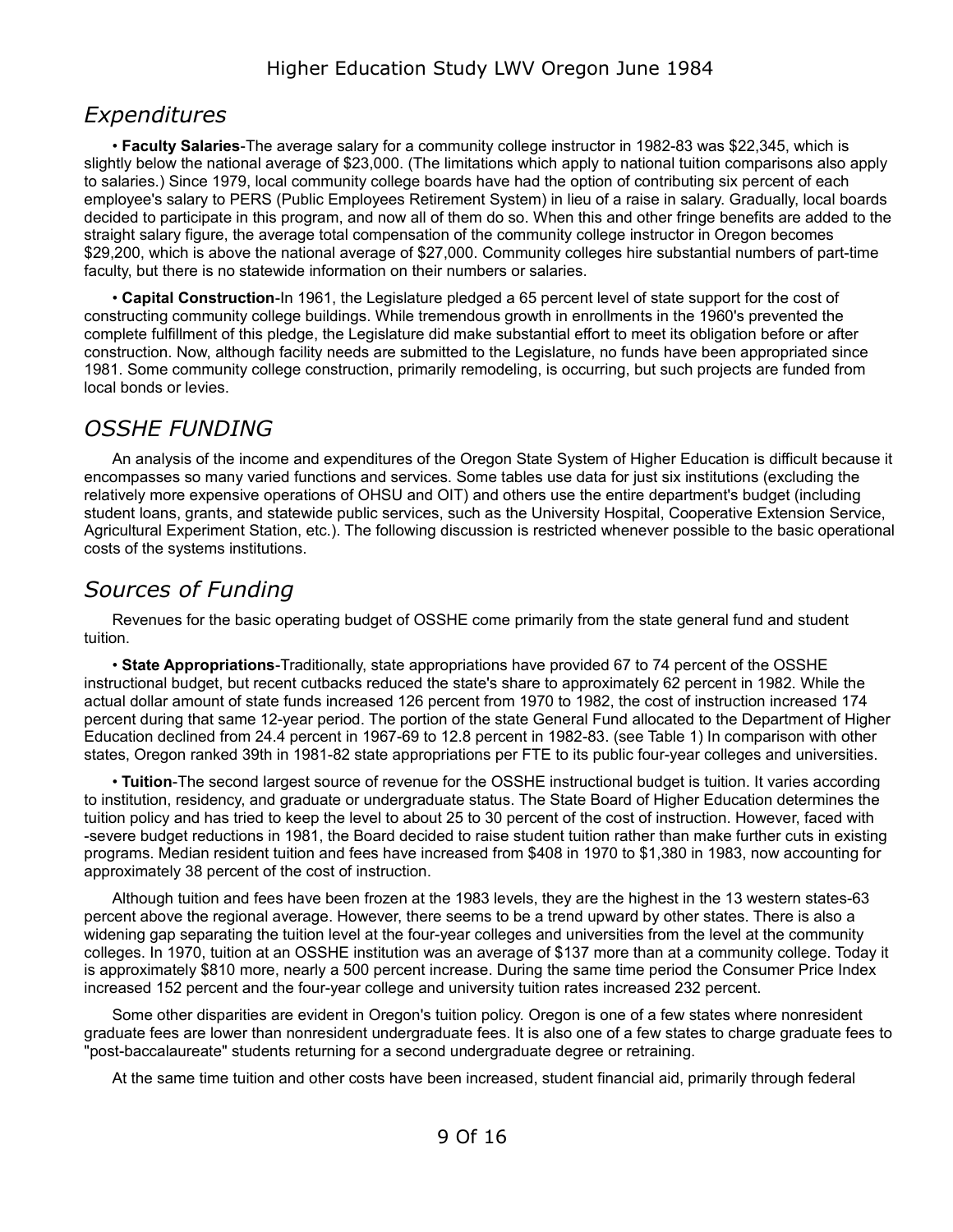programs, has been curtailed. While there may be enough financial aid available to serve the very needy students, middle income students may be the most affected by the increasing costs of attending college. Aid does not seem to be keeping up with demand.

• **Research Gifts, Grants, and Contracts**-A vital source of revenue for the two research universities, OSU and UO, are the federal and private grants provided for research in all fields. In 1982-83, research grants made up 29 percent (\$53 million) of the basic operating budget at OSU, and 25 percent (\$26.1 million) at the UO. A federal agency negotiates the amount of overhead an individual institution is allowed to charge each researcher's grant to offset indirect research costs, i.e. administrative, library, physical plant, and maintenance costs .

This source of funding is not stable, however, as there is fierce nationwide competition for these grants. Professors associated with public institutions which are not adequately supported by state funds find it very difficult to attract grants. The amount of grant dollars received by Oregon universities is an indication of the quality of research being done by their respective faculty.

#### <span id="page-9-0"></span>*Expenditures*

• **Faculty Salaries**-One of the largest items in the basic operating budget is for faculty salaries. While salaries are determined at each institution, the average for all ranks (from professor to instructor) at the two research universities in 1981-82 was \$25,900, and at the regional colleges and PSU, \$24,500. However, when total compensation is considered (including insurance, the state's PERS contribution, etc.) the averages are \$33,400 and \$31,400, respectively.

In order to retain and attract quality faculty, many feel that salaries should be nationally competitive. Straight salaries paid all OSSHE faculty ranks are below the national average as well as below the average in the 13 western states. However, when total compensation is used, Oregon ranks above the national and regional averages. Salary comparisons among states are difficult to assess. While Oregon's six percent retirement contribution is easily translated into dollars, the value of some fringe packages given by other states is subjective. For example, some state institutions offer free tuition to faculty dependents, a benefit highly prized, but difficult to translate into an exact dollar figure.

When straight salaries are used in comparisons, Oregon's two research universities fare poorly. Of the 24 public AAU (American Association of Universities) schools, the UO ranked 22nd in average salaries paid both full and associate professors and 24th in average salaries paid assistant professors. Of all 52 AAU universities, public and private, the UO ranked 46th in average salaries paid full professors and 47th in average salaries paid both associate and assistant professors. Of the 57 land grant universities in the United States, OSU ranked 48th in average salaries paid full professors and 47th in average salaries paid both associate and assistant professors.

There is considerable discussion of a faculty exodus from Oregon schools. Unfortunately there are no statewide figures available to show the numbers of faculty members leaving the State System and their reasons for leaving. However, a recent study reveals that 50 faculty members who left the UO between June 1980 and June 1982 now earn 40 percent more in their new positions than if they had remained in Eugene. As reasons for leaving the UO, 42 of the 50 cited lack of adequate funding in all areas, such as research funds, salary and income potential, and library inadequacies. There is no reason to believe that the situation at the other OSSHE institutions is markedly different. On the other hand, many faculty members remain because they enjoy the amenities of living in Oregon or because the national job market in their particular academic fields is saturated. Many were hired during the booming years of the 1960's and are now nearing retirement age. It may be difficult to replace departing or retiring key people with equally qualified personnel at current salary levels. In highly technical fields, OSSHE faces serious potential losses not only to other colleges and universities but also to private industry.

• **Libraries** In this age of information, it is difficult for any library to keep up with scholarly advances. With the reduced funding of the past several years, OSSHE libraries are at or below average in state support when compared with institutions of similar missions. For example, the UO, when compared to the 101 other members of the Association of Research Libraries, ranks 92nd in its ability to acquire books and 87th in its micro-form holdings.

• **Equipment** In the area of instructional equipment, inflation and technological advances have exacerbated the problems of reduced appropriations. Current funding is sufficient to replace equipment approximately once every 64 years.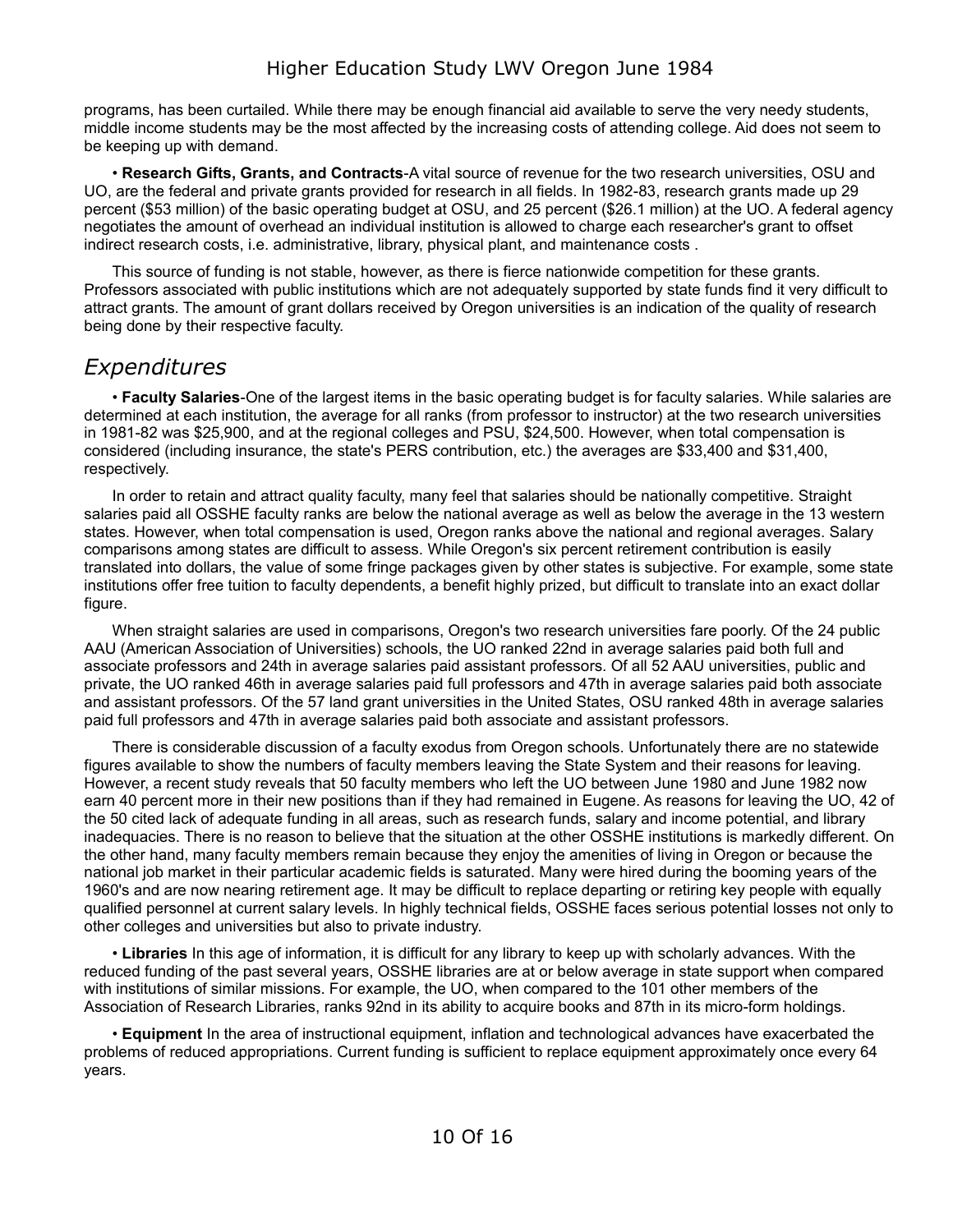• **Capital Construction** The most recent legislative appropriation from the General Fund for capital construction, remodeling, and land acquisitions for the eight institutions occurred in the 1979-81 biennium and amounted to \$20,068,088. Construction projects totaling \$35 million will occur during the 1983-85 biennium, but funding will come from self-liquidating bonds, private gifts, and federal grants.

### <span id="page-10-0"></span>*COMPARISONS AMONG EDUCATION SEGMENTS WITHIN OREGON*

**Table 1** Education Appropriations as a Percentage of General Fund Appropriations (1967·69 to 1981·83) Appropriations shown in thousands of dollars

|               | <b>Total General</b> | Total of all |      | <b>Basic School</b> |      |          | Aid to Community |              |               | Financial |      |
|---------------|----------------------|--------------|------|---------------------|------|----------|------------------|--------------|---------------|-----------|------|
| Year          | Fund                 | Eduction     | $\%$ | Support             | $\%$ | Colleges | $\%$             | <b>OSSHE</b> | $\frac{0}{0}$ | Aid       | $\%$ |
| 67.69         | 567.5                | 327.9        | 57.8 | 155.9               | 27.5 | 20.8     | 3.7              | 138.5        | 24.4          | .4        | .07  |
| 69-71         | 717.7                | 397.2        | 55.5 | 177.8               | 24.8 | 32.1     | 4.5              | 165.0        | 23.0          | 1.1       | .15  |
| 71-73         | 831.8                | 449.3        | 54.0 | 203.5               | 24.5 | 42.3     | 5.1              | 175.6        | 21.1          | 2.6       | .31  |
| 73-75         | 1,183.6              | 610.2        | 51.4 | 314.3               | 26.6 | 54.9     | 4.7              | 208.4        | 17.6          | 4.4       | .37  |
| 75-77         | 1,599.3              | 771.7        | 48.3 | 418.2               | 26.2 | 79.2     | 5.0              | 233.4        | 14.6          | 5.5       | .35  |
| 77-79         | 2,068.6              | 1,066.4      | 51.6 | 607.7               | 29.4 | 103.5    | 5.0              | 291.8        | 14.1          | 9.5       | .46  |
| 79-81         | 2,936.5              | 1,331.9      | 46.1 | 790.7               | 27.4 | 103.6    | 3.5              | 357.5        | 12.3          | 12.7      | .43  |
| .est<br>81-83 | 2,977.2              | .408.4       | 47.3 | 840.5               | 28.2 | 104.3    | 3.5              | 380.0        | 12.8          | 14.0      | .47  |

"Excludes 30 percent property tax relief payments applied to reducing individual property tax bills for public schools and community colleges. Information excerpted from OECC Table 6/23/82.

- Table 1 shows dollar amounts and percentages of the state's General Fund allotted to each of the three education segments during each biennium from 1967-69. The community college share varied during this time period from a low of 3.5 percent to a high of 5.1 percent, with a fairly steady average of 4.4 percent. The portion allotted to public schools (K-12) varied from a low of 24.4 percent to a high of 29.3 percent, with an average of 26.9 percent. On the other hand, the OSSHE share of the General Fund dropped from 24.4 percent to 12.8 percent.

When comparing state appropriations to OSSHE and to K-12 and community colleges, one must realize that the latter depend on local property taxes as well. It is more realistic to compare the total public tax support to each education segment, regardless of the source (property tax, income tax, etc.). Dividing the total tax support for each segment by the number of full-time equivalent students (FTE) in that segment produces a more accurate basis of comparison, as shown in Table 2.

| <b>Educational Segment</b>                   | NO. of Students<br>$(FTE or ADM)$ (1) | State Appropriation | Local Tax Support | <b>Total Public</b> | State & Local Tax |
|----------------------------------------------|---------------------------------------|---------------------|-------------------|---------------------|-------------------|
|                                              |                                       |                     |                   | Support             | Support per FTE   |
| <b>UO</b>                                    | 14283                                 | \$33,807,000        |                   | \$33,807,000        | \$2,370           |
| <b>losu</b>                                  | 16191                                 | 29605000            |                   | 29,605,000          | 2,446             |
| PSU                                          | 8928                                  | 24045000            |                   | 24,045,000          | 2,694             |
| EOSC                                         | 1564                                  | 4703000             |                   | 4,703,000           | 3,007             |
| SOSC                                         | 3609                                  | 8389000             |                   | 8,389,000           | 2,325             |
| <b>WOSC</b>                                  | 2459                                  | 7366000             |                   | 7,366,000           | 2,996             |
| <b>OIT</b>                                   | 2332                                  | 6134000             |                   | 6,134,000           | 2,630             |
| OHSU (2)                                     | 1536                                  | 24282000            |                   | 24,282,000          | 15,808            |
| Total Ed. & General (8)<br>Institutions) (3) | 50880                                 | 154235093           |                   | 154,235,093         | 3,031             |
| Community<br>Colleges'(4)                    | 56783                                 | 51200000            | \$59,000,000      | 110,200,000         | 1,941             |
| Public Schools (K'12)                        | 438197                                | 436938205           | 845258502         | 1,282,196,707       | 2,934             |

Table 2 Oregon Public Education Measures of Financial Support, 1981·82

(1)ADM (average daily membership) is the unit of measurement used to quantify public school enrollment. FTE (full time equivalent) is used in the postsecondary schools.

(2)These figures combine the widely disparate costs of training dentists, doctors & nurses.

(3)The Education & General portion of the OSSHE budget includes other non-instructional activities, but excludes statewide public services, such as the University Hospital, Agricultural Extension, etc.

(4)student FTE and revenues include reimbursable and non-reimbursable activities.

SOURCE:OSSHE

On the basis of total public tax support, Oregon's community colleges receive approximately 127 percent of the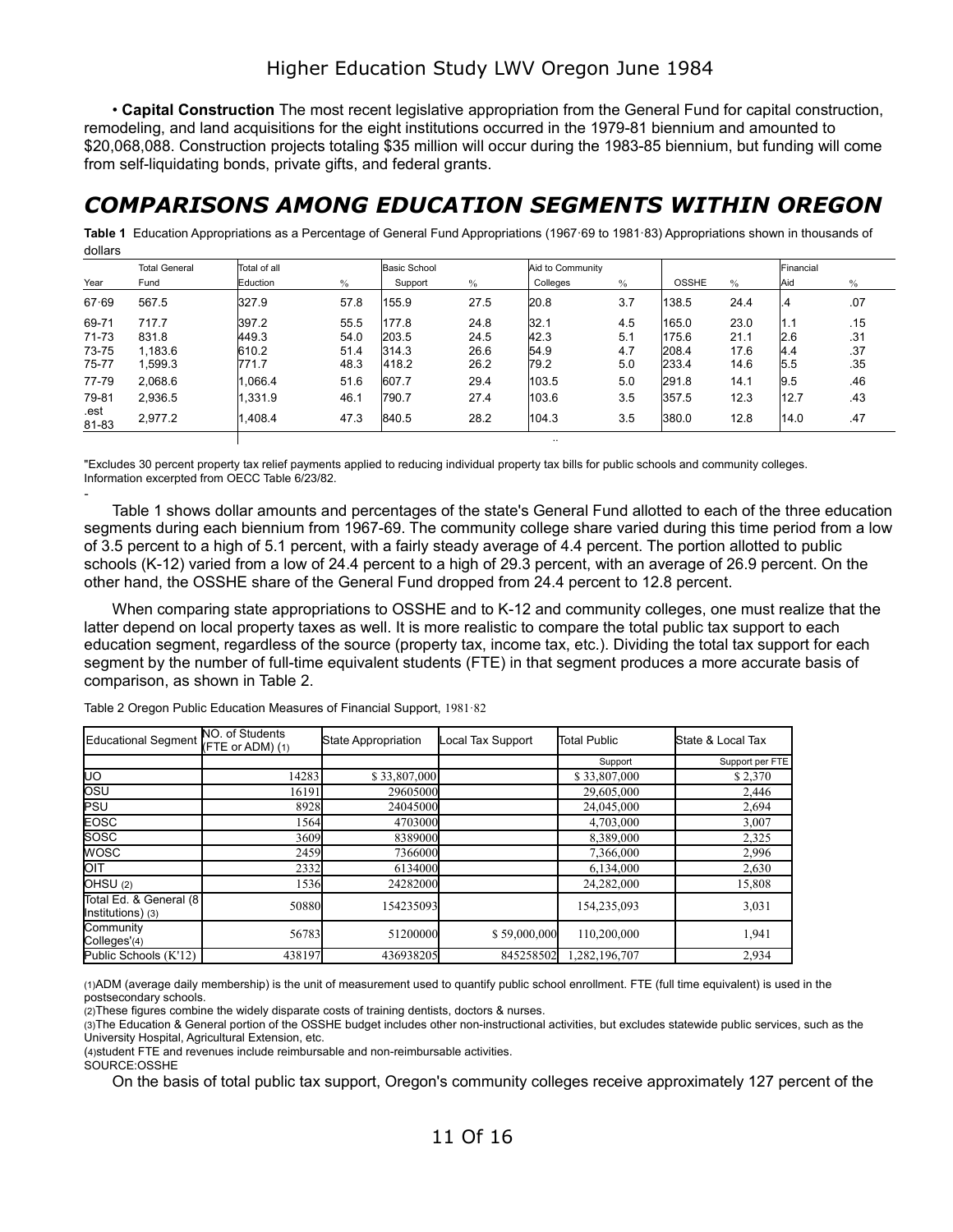national average, (note the great diversity of two-year colleges in the U.S.). Public schools (K-12) receive approximately 125 percent of the national average, and OSSHE receives about 80 percent.

Even though Oregon's personal income per-capita is below average, its total per-capita public support for postsecondary education is significantly above the national average. However, Oregon's actual support per student drops below average, primarily because Oregon's postsecondary enrollment, until 1983, has been consistently 15-20 percent higher than that in the average state.

While Oregon ranks sixth in the nation in total public support for elementary and secondary education, it ranks 39th in public support for its four-year colleges and universities. Only eight states fund their college students at a lower level than public K-12 students, and Oregon leads all eight in the margin of funding disparity.

# <span id="page-11-3"></span>**ROLES AND PURPOSES**

In contrast to governance and funding, the roles and purposes of public postsecondary education are less tangible. Nevertheless, this abstract area is closely interconnected with governance and funding, and decisions about roles are key to the priorities established in governance and funding.

### <span id="page-11-2"></span>*INSTITUTIONAL MISSIONS*

Each type of public postsecondary institution in Oregon has a different role and is aimed at different student populations.

### <span id="page-11-1"></span>*Community Colleges*

Community colleges have their role clearly delineated in the 1961 law which established them. The law balances a large degree of local autonomy with some state supervision. Community colleges are more comprehensive both in types of instructional programs they offer and in types of students they serve than other postsecondary institutions. Community college students commute, and three-fourths attend school part time.

#### <span id="page-11-0"></span>*The OSSHE Institutions*

The roles of the State System institutions are not given in statute but rather are assigned by the Board of Higher Education. While these institutions strive to meet the needs of the entire state, they also provide public service to the communities in which they are located.

• The regional colleges appeal to students who want to attend a small college but cannot afford the tuition of a private school. Each school has a slightly different emphasis. SOSC gives special emphasis on the fine and performing arts. A suggestion, which does not yet have widespread support, is to make SOSC a university. EOSC serves the sparsely populated and large geographic area of the ten eastern-most counties in the state. WOSC, the oldest school in the system, has an excellent reputation for teacher education. Its merger with the OSU School of Education has been praised as a precursor of future program coordination within the State System.

• The specialized institutions have the most tightly outlined roles. OHSU is the only health sciences institution in the state, attracting and accepting a very narrow student population. OIT is one of the few of its kind in the nation. It has a reverse curriculum, with technical, "hands-on" courses given the first two years and more general courses offered in the last two years. This allows students to enter employment with an associated degree after two years, or receive a Bachelor's after four years.

• The research universities, OSU and UO, have been described as being greater than two halves of a whole university. Since 1929, OSU has traditionally offered upper division and graduate work in agriculture, engineering, and the sciences, while UO has emphasized humanities and the social sciences. Today both institutions are comprehensive universities, but the 1929 emphasis remains. This dichotomy is questioned by some who feel both OSU and UO should offer a wider range of courses. For example, the College of Liberal Arts at OSU would like to offer doctoral degrees.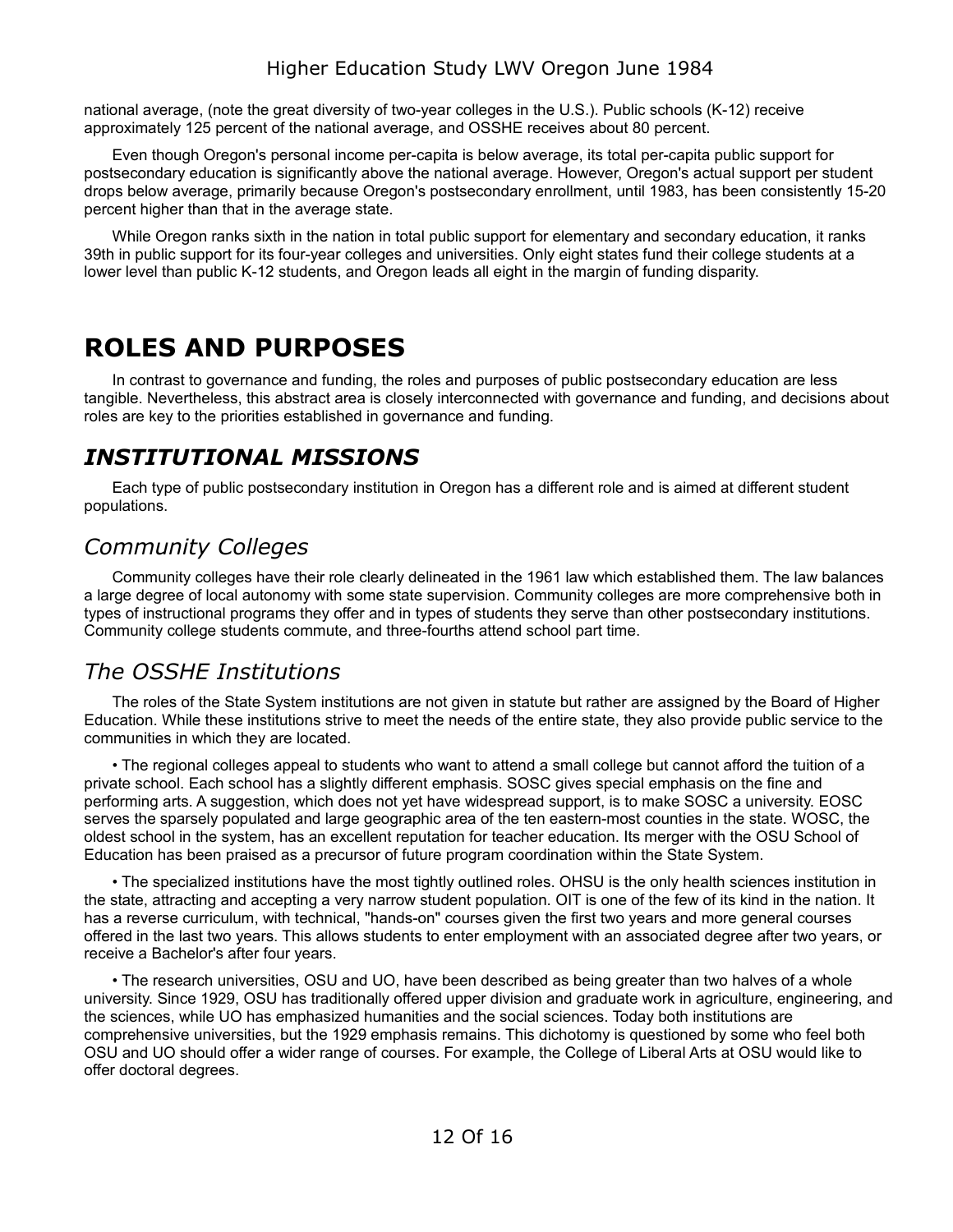OSU and UO are nationally recognized research universities, developing new knowledge through basic and applied research and scholarship. Basic scientific research (understanding scientific principles) and the application of these principles are important contributions of universities to society. Some feel the emphasis on research lessens the commitment to teaching. Others say that faculty receive tremendous feedback from research and that their teaching is enhanced by up-to-date information and enthusiasm. In addition, active research is essential for educating graduate students, an important part of a research university's role. In a wider context research dollars provide jobs for the communities in which the research institutions are located. The funds come from outside state taxes, providing a broadened economic base.

### <span id="page-12-3"></span>*Portland State University - A Special Case*

PSU was established as an extension center in 1946. The Legislature designated it a four-year college in 1955 and a university in 1969. While PSU is termed a comprehensive university, this definition is not clear. Its entrance requirements are the same as for a regional college, but it offers more than a regional college. On the other hand, it offers less than a research university. Many educators define a university as an institution which grants doctoral degrees and conducts research in a number of different fields. At present PSU conducts substantially less research (about \$2.3 million or six percent of its operating budget) and offers doctoral programs in only 5 areas (including some joint programs with other universities), whereas OSU and UO conduct a significant number and range of research programs and offer over 50 doctoral programs. Even though PSU would like to expand, reduced funding prevents duplication of courses already offered at OSU and UO.

Many Portland area citizens feel the largest metropolitan area in the state should have a full fledged, state supported university, but opponents argue that patience is required. PSU has come a long way in its brief history. Others in the state argue that limited financial resources and student population preclude the formation of a third research university in the state at this time. Some suggest that an ongoing cooperative effort among the 26 degreegranting institutions in the Portland area might be more beneficial than another research university.

#### <span id="page-12-2"></span>*RELATIONSHIP WITH ECONOMIC DEVELOPMENT*

The downturn in Oregon's economy since 1980 has created another controversy as to the roles the public postsecondary institutions should play in the economic development of the state. While most leaders agree that a strong educational system is important to the state's economic well-being, they disagree on how declining state revenues should be spent. Some argue that the educational system should concentrate on courses leading to specific career clusters needed by prospective new industries. Others contend that public postsecondary institutions need to upgrade curriculum in order to prepare students for the challenge of modern-day technology. Supporters of the humanities point out that a sound liberal arts education is needed in virtually every field. Others claim that research is the most important attraction for new industry. And community colleges feel they should be properly recognized as the primary publicly-funded training resource for economic recovery.

OSSHE has made efforts to involve Oregon's public postsecondary educational institutions with economic development, but some feel that the State Executive Department could more effectively coordinate this involvement. Proponents argue that such central coordination would better serve all Oregonians.

### <span id="page-12-1"></span>*STUDENT ACCESS*

It is difficult to separate the role of an institution from the access it affords students. Whenever standards, tuition, curriculum, class times, locations, or financial aid programs are established or changed, accessibility is also manipulated. This manipulation of access, in turn, determines the roles of the institutions.

### <span id="page-12-0"></span>*Geographical Access*

There are public postsecondary institutions located in all areas of the state, except the sparsely populated southeastern corner. Present geographical access is generally good. Obviously, it is not possible to provide all levels of education in each locale.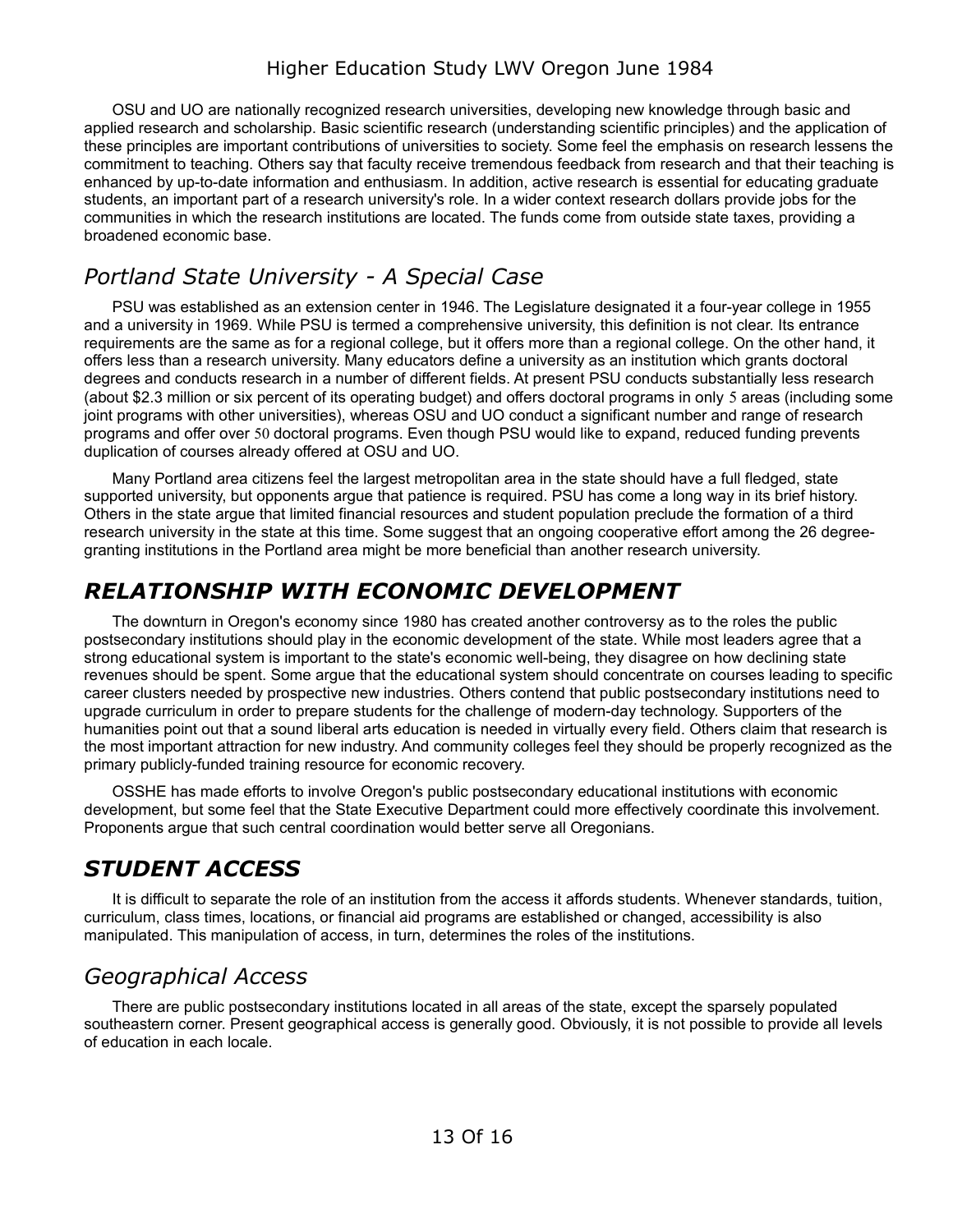#### <span id="page-13-4"></span>*Open Access*

The 1961 law defined community colleges as open access institutions. They have complied with their statutory mandate to keep tuition low, general admission standards open, and locations within commuting distance of most students; they have also offered classes on weekends and evenings as well as during the day. Courses requested by students can be added upon demand and demonstrated need.

#### <span id="page-13-3"></span>*Academic Access*

The four-year institutions do have academic entrance requirements, which limit access. Currently, OSU and UO require a high school grade point average of 2.75 for entering students. PSU and the three regional colleges require a 2.50 average. OIT admits students with a 2.25 average. Many feel these requirements are appropriate because they give the average student the opportunity to attend college.

Others suggest that raising admission standards, particularly those of the comprehensive research universities, might be the fairest way to limit enrollment, in light of possible future budget reductions. Some argue that if highly prestigious universities are the goal, only well-prepared and qualified students should be accepted; in the long run, a greater reputation for excellence might stimulate greater enrollment. With current FTE-based funding allocations, however, *any* drop in enrollment would cause a corresponding drop in funds, which might defeat the purpose of fostering universities of excellence.

#### <span id="page-13-2"></span>*Financial Access*

In the present state of Oregon's economy, financial access is critical for many students. When the tuition at OSSHE institutions was raised in 1981, many students looked more carefully at the options available to them. Financial aid was increasing but still did not meet the demand. Many students opted to take their first two years at a community college, where the tuition was up to \$800 less per year.

#### <span id="page-13-1"></span>*Access to Lower Division Courses*

Although enrollment to lower division collegiate courses had been gradually increasing at community colleges during the 1970's, it was in 1981, when OSSHE's tuition increased that more full-time students enrolled in lower division than in vocational courses. However, only one-fourth of community college students are full-time. Some educators criticize the community colleges for purposely competing with the four-year institutions, while defenders say community colleges are meeting the special demand of the community for low cost lower division college work.

Some contend that community college faculty are not fully qualified to teach lower division courses and that consequently students are getting less than they expect. Others argue that the necessary standards are maintained by the accreditation procedures which require lower division instructors at community colleges to have master's degrees and additional experience. In general, the few community college students who transfer in to OSSHE institutions (3,322 in 1982-83) do as well as other students. Furthermore, joint regional committees between community colleges and four-year institutions strive to coordinate curriculum.

One suggestion is the removal of lower division courses from the universities, making them available only at community colleges, where tuition costs are much lower. If this suggestion were to be implemented, the state would have to consider increasing state support to community colleges for lower division courses. Lower division enrollments in large university survey courses help equalize the smaller but more expensive upper division and graduate courses. They also provide employment for graduate students as teaching assistants, enabling them to get their advanced degrees. This proposal would deny students the opportunity to receive full college instruction at an Oregon public university and might motivate students to attend schools out of state.

### <span id="page-13-0"></span>*CONCLUSION*

The future of postsecondary education in Oregon is hanging in the balance. Decisions regarding governance, funding. and the roles and purposes of the public institutions will affect the state's ability to provide an adequately funded, quality system of public postsecondary education. Oregonians need to establish their priorities now in order to influence these decisions and thereby ensure that Oregon's public postsecondary education system will provide the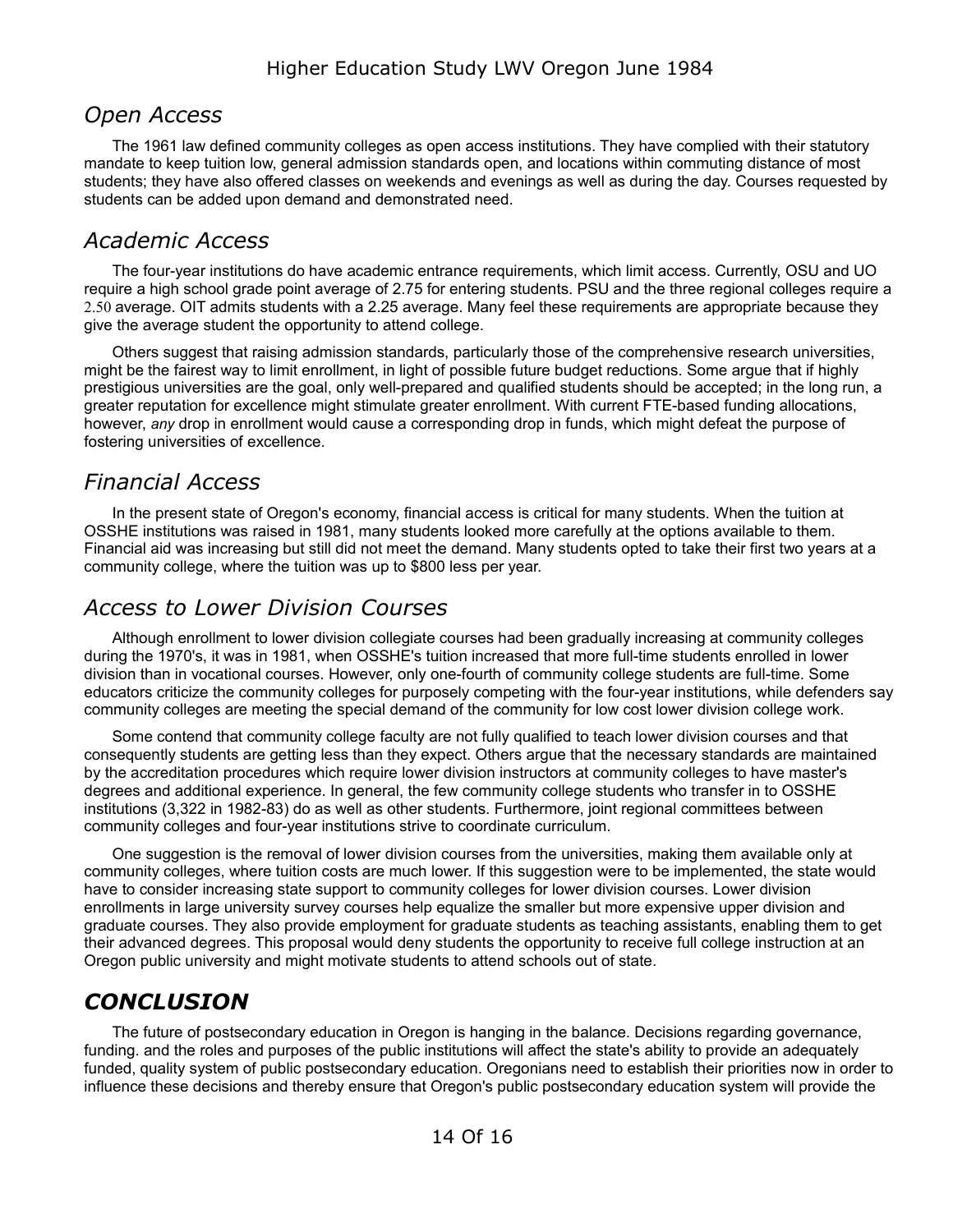proper balance for the years ahead.

### <span id="page-14-1"></span>*The study committee wishes to acknowledge the special contributions of the following:*

**ELECTED OFFICIALS** Victor Atiyeh, Governor Verne Duncan, Superindendent of Public Instruction ·State Legislators Senator L.B. Day, Salem Senator Ed Fadeley, Eugene Representative Vera Katz, Portland Senator Cliff Trow, Corvallis Representative Tony Van Vliet, Corvallis **COMMUNITY COLLEGES**  • Robert Hamill, Assoc. Superintendent for Community Colleges Bob Clausen, Instructional Services Jewell Manspeaker, Planning Services • Oregon Community College Association (OCCA) Roger Bassett, Executive Director Debbie Murdoch, Statt Associate • Presidents of the following community colleges: John Anthony, Portland C. C. Fred Boyle, Central Oregon C. C., Bend Jack Brookins, Southwestern Oregon C. C., Coos Bay Ronald Daniels, Blue Mountain C. C., Pendleton Thomas Gonzales, Linn-Benton C. C., Albany John Hakanson, Clackamas C. C., Oregon City Stephen Nicholson, Mt. Hood C. C., Gresham Eldon Schafer, Lane C. C., Eugene Howard Sims, Rogue C. C., Grants Pass **OREGON EDUCATIONAL COORDINATING COMMISSION** T. K. Olson, Executive Director Mary Russell, Research Analyst Dale Hess, Project Coordinator **HIGHER EDUCATION**  • Dr. William E. Davis, Chancellor of Higher Education Clarethel Kahananui, Acting Vice-Chancellor for Academic Affairs William Lemman, vtce-chenceuor for Administration Wil Post, Vice-Chancellor for Public. Affairs Davis Quentzer, Assoc. Vice-Chancellor for Budget & Fiscal Affairs • Board of Higher Education President, Robert C. Ingalls, Corvallis John Alltucker, Eugene Louis Perry, Portland Linda Walling, student at WOSC • Presidents of the OSSHE institutions Larry Blake, OIT Joseph Blumel, PSU David Gilbert, EOSC Robert MacVicar, OSU Jim McGill, Vice-President of OHSU Paul Olum, uo Richard Meyers, WOSC Jim Beaird, Provost, WOSC Natale Sicuro, sasc • Faculty Lou Balmer, President Faculty Senate, WOSC Gerald K. Bogen, President Faculty Senate, UO Pete Fullerton, President Faculty Senate, OSU G. Benton Johnson, President AAUP at UO Frederick Waller, President Faculty Senate PSU Ann Weible, President AAUP at PSU • Students Mary Hotchkiss, President, Associated Students (AS) of UO Lisa Mulflur, WOSC Patrick O'Conner, President, AS·PSU David Sonner, wasc Tarquin S. Waggoner, wasc Linda Walling, President, AS-WOSC Sharon Wolford, President AS·OSU **OTHERS**  Bill Barrows, Deputy, Legislative Fiscal Kathleen Beaufait, Chief Deputy, LegiSlative Counsel Stafford Hansell, former legislator and president of the Board of Higher Education Roy Lieuallen, former Chancellor of Higher Education Wes Sullivan, Chairman Editorial Board, Statesman·Journal, Salem

### <span id="page-14-0"></span>*BIBLIOGRAPHY*

Bogen, Gerald K., Thomas J. Gavin, Jon W. Rivenburg, *Teacher Salaries in Oregon: A Longitudinal Study from* 1971·72 *through 1981·82,*  University of Oregon, February 1983.

*Chronicle of Higher Education,* August 3, 1983.

City Club of Portland, *High Technology Industry-Education Cooperation,* May 19, 1983. Foundation for Oregon Research & Education, *Financing Public Education in Oregon,* April 1983.

Gartshore, Ronald J., Jean Stockard, and Michael Hibbard, Factors Affecting Faculty Mobility at the University of Oregon, December 1983. League of Women Voters of Oklahoma, *Educational Perspectives, 1971.*